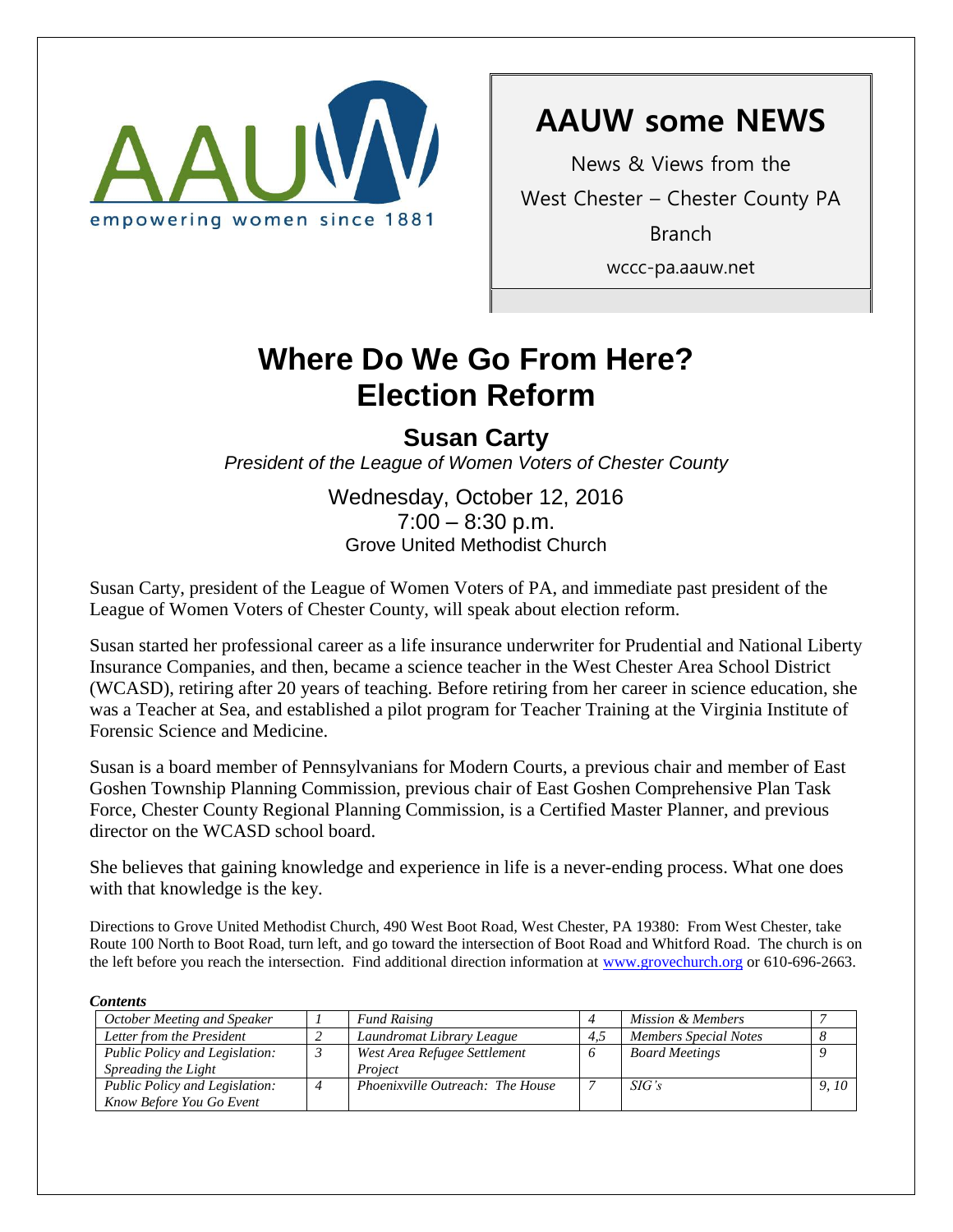## **Letter from the President**

Hello Members,

Thank you all for making our annual Potluck Dinner meeting so successful! What a great way to begin the year. Kudos to Mimi Jones, Nancy Day, and Cindy Knisley for setting everything up and cleaning up afterwards. Thanks to everyone for helping to put tables away and repositioning chairs.

Barbara Price, co-chair of PA AAUW's Public Policy Committee, spoke to us about how AAUW members "spread the light".

Barbara Price also encouraged us to help get out the vote by helping to register prospective voters. The importance of the election goes beyond choosing the next President of the United States. We need to help make prospective voters aware that the state and local elected officials have the greatest impact on our lives. There will be a **Voter Registration Drive** at Exton Mall on Saturday, October 1st from 11:00 a.m. to 3:00 p.m. The drive is organized by the Chester County League of Women Voters. Our AAUW branch has traditionally helped staff the drive. If you can spare even one hour on that day, contact me at (484) 995-2008 or by email, blathroum@gmail.com.

Last week at the Board Meeting, we realized that some members are not quite sure what the members of the Board do. In the Newsletter, we will be spotlighting members of the Board so that our more recent members can picture the jobs we do. In addition, please check out our branch website (wccc-pa.aauw.org) for the minutes of the Board published each month after they are approved. The minutes from our September 7th Board meeting will be posted after they are approved and corrected at our October 5th Board meeting. There will also be copies of the minutes available for pick-up at the October 12th general meeting.

Do not forget to give your **PECAN** orders to Anne Anderko by October 7th. You will receive your pecan orders on November 16th just in time for holiday baking and gift giving. Remember that only \$16 of our dues goes into our branch treasury. In order to continue giving the Alice Lawson scholarship, supporting the big G.E.T.T. event, and providing interesting programs, we need to raise these additional funds.

**TIG is back!** Thanks to Sue Johnston, we enjoyed a trolley tour of Philadelphia murals and lunch at an English Pub on Sept. 17th. A trip to hear the **Curtis Symphony Orchestra** at the Kimmel center is scheduled for **Sunday, October 9 at 2 p.m.,** preceded by lunch at a nearby restaurant. Look for more details in Sue's article. Since she is moving to State College in October, we need someone to take her place so these fun outings can continue. Beyond making a few phone calls to arrange for tickets or tours, Sue says the job does not require much time. And the ideas come from the members! Anytime you learn of an exhibit, an interesting house, concert, movie or garden that you would enjoy seeing, let the TIG leader know. Husbands and friends are welcome to attend these events too. Let me or Sue know if you are interested in becoming the TIG leader.

Kudos to Nancy Rumfield, Norma George, and Toni Gorkin for the September Newsletter. The Newsletter staff would like to include more member news in the newsletter. Such items might include community functions you are supporting, awards received by members, a need for volunteers, and other member events.

*Barbara Lathroum*

## **2016 - 2017 AAUW Handbook**

The 2016-2017 *AAUW West Chester-Chester County Branch Handbook* is now available. Members who attended the September Potluck Dinner meeting have already received their handbook. If you missed that meeting contact Peggy Staarman for your copy or let her know if you plan to pick it up at the October meeting.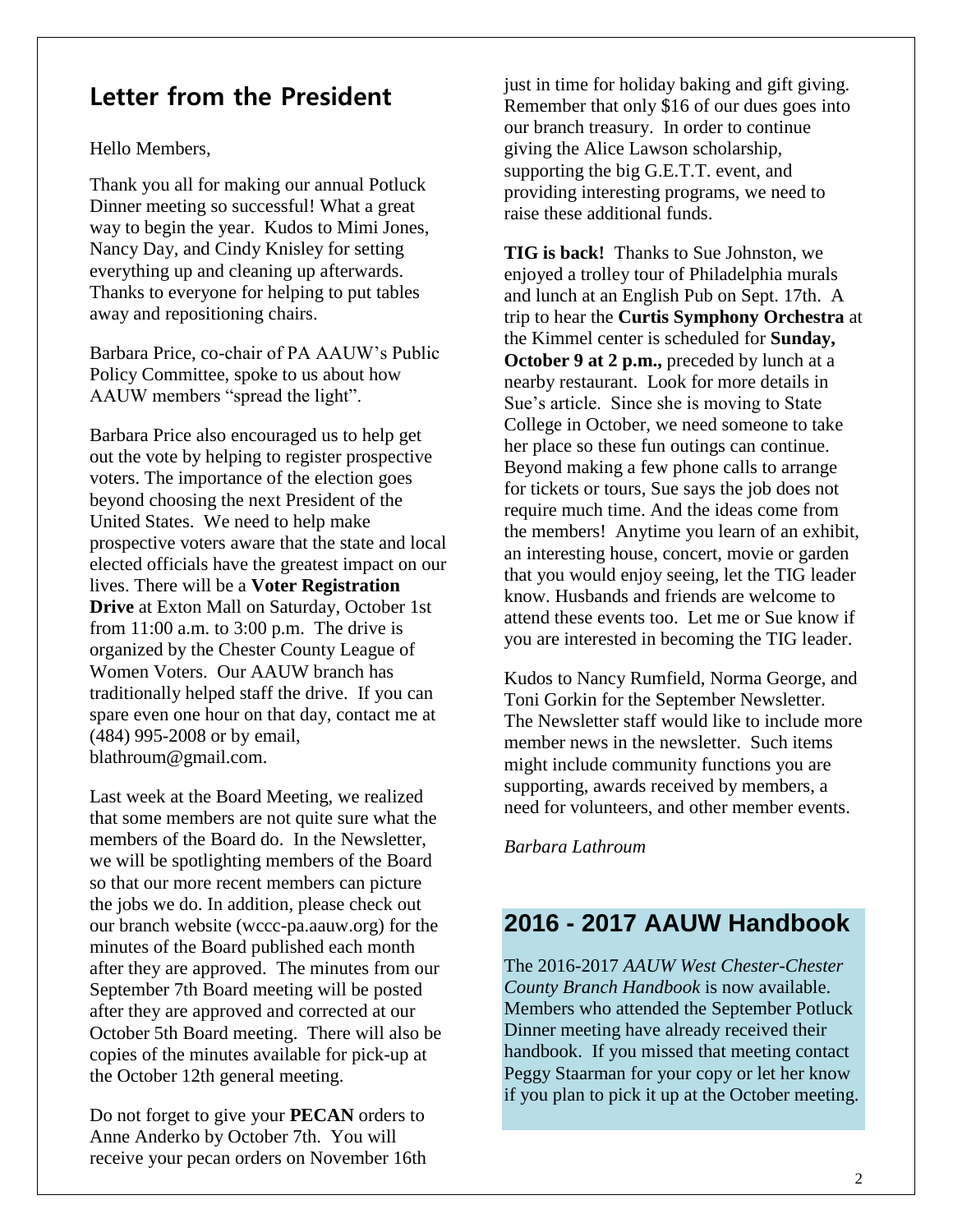## **Public Policy & Legislation: Spreading the Light**

*Barbara Lathroum*

Barbara Price, the new co-chair of AAUW Pennsylvania's Legislative and Public Policy committee, spoke to Branch members at the Potluck on Wednesday, September 14, at the Grove United Methodist Church. Her theme was "Spreading the Light."



*Barbara* 

*Price spoke on "Spreading the Light" in reference to several issues important to women.*

She spoke about the power AAUW has had in "spreading the light" about issues affecting women. For example, legislators working on pay equity found AAUW's research so thorough and reliable that their arguments for pay equity had greater impact.



Barbara also talked about spreading the light in the Get Out the Vote (GOTV) initiative to register voters. The "How To GOTV" card she distributed provides ways we as branch members can carry out this mission: (1) attend a webinar on voter registration; (2) identify a group in your area such as the League of

Women Voters to hold a voter registration event; (3) reach out to low income clients using the Voter Toolkit; and (4) use the AAUW Action Fund Congressional Voting Record available on the internet to find out how your Senator or Representative voted on AAUW issues. She noted that these materials are posted on the state AAUW website.

Voter Toolkit is at: [http://aauw-pa.aauw.net/policy/resources/gotv/voter-toolkit.](http://aauw-pa.aauw.net/policy/resources/gotv/voter-toolkit)

The Voting Record is at: [https://www.aauwaction.org/voter-education/congressional](https://www.aauwaction.org/voter-education/congressional-voting-record/)[voting-record/.](https://www.aauwaction.org/voter-education/congressional-voting-record/)

Check registration or register to vote at [www.VotesPA.com.](http://www.votespa.com/)

*Registration deadline is October 11.*

To close her speech, Barbara compared the endurance of an AAUW branch to that of a flock of geese flying together in a familiar Vformation. The flock uses the strength of a lead goose to break the head wind. Each goose in the formation directs air back to keep the goose behind aloft, allowing the flock to stay together. When the lead bird tires and needs rest, another bird moves up to take its place so that the flock can keep going. Their distinctive honking is how the geese encourage every bird to keep moving forward. As with a flock of geese, the willingness to lead and members' support of each other is what sustains each AAUW branch.

Spirited discussion on voter registration followed Barbara's presentation. Members noted the importance of reminding those who believe they have registered to check their status and if necessary, to update their registration if they have moved or have had a name change. Checking one's registration is especially important for young voters who may have changed their college address or for people who have not voted in many years.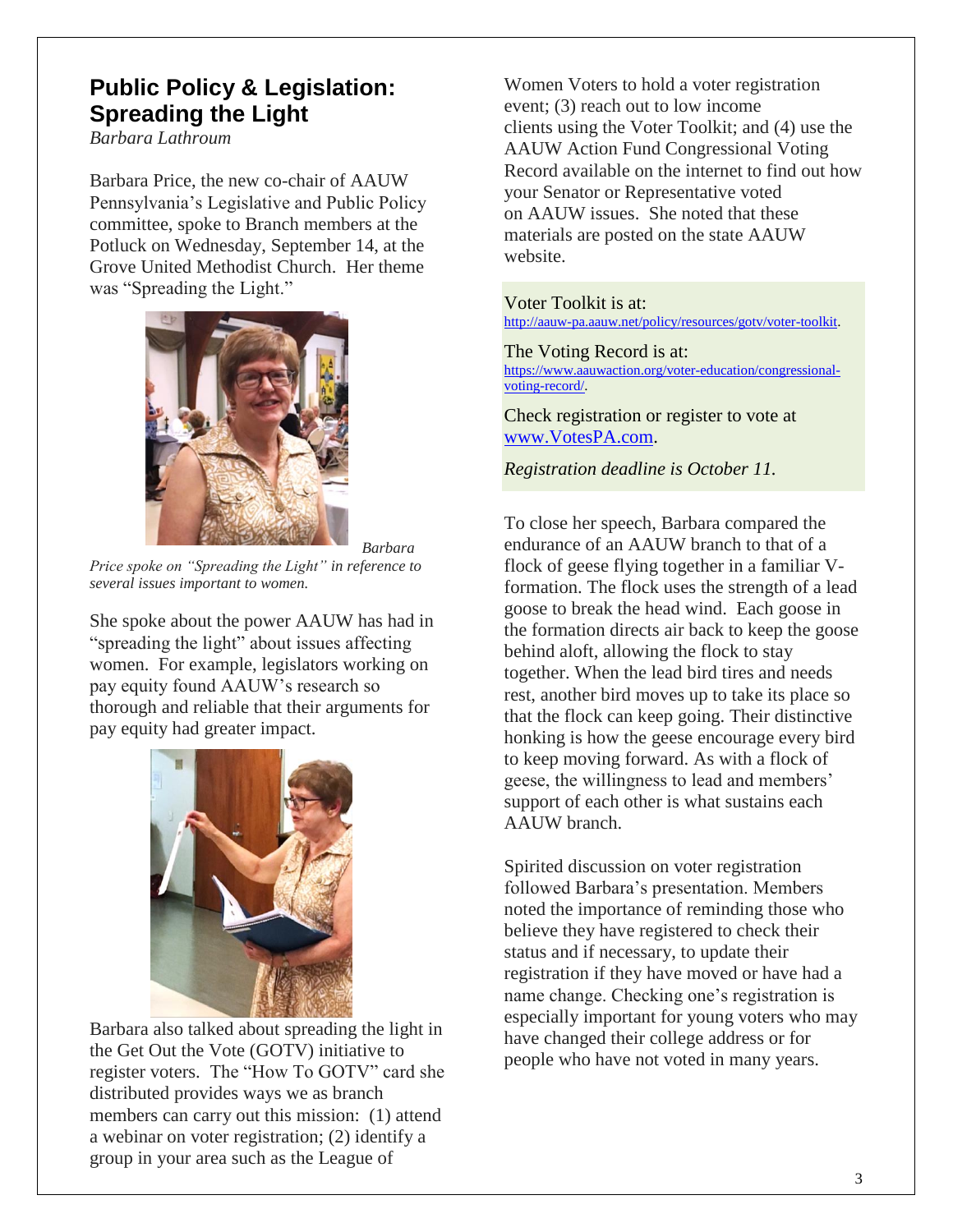## **Public Policy & Legislation: Know Before You Go: Pay Equity**

Dot McLane, our AAUW-PA President, will be speaking on pay equity on this nonpartisan panel discussion on key issues for women in this campaign season on Thursday, October 13, 2016 at the Chester County Chamber of Business & Industry.

This panel will be moderated by Barbara McIlvaine Smith, former member of the Pennsylvania House of Representatives. Barbara will open the discussion sharing insights from her own time in elected office, and will ask questions to other panelists as appropriate, and then move through the topics with prepared questions that will be shared in advance of the event.

Light breakfast and networking will be from 8:30-8:45 a.m. The program is from 8:45 to 10:15 a.m. The CCFWG is at 1600 Paoli Pike | Malvern, PA 19355. This panel will be focusing on 1) engagement and representation of women in politics, 2) violence against women, 3) equal pay, and 4) reproductive freedom. The other panelists include:

- Kathy Boockvar, ED of Lifecyle WomanCare (i.e. The Birth Center)
- Carole Rubley, Environmental Services Consultant and Former state rep
- Beverly Mackereth, Secretary of Human Services in Corbett's administration
- Susan Carty, League of Women Voters

For more information, contact **Fran Pierce** at [franpierce@verizon.net](mailto:franpierce@verizon.net) or go to [www.ccfwg.org.](http://www.ccfwg.org/) You can RSVP directly for the event at [Katherine@ccfwg.org](mailto:Katherine@ccfwg.org) or (484) 356-0940.

#### **Two Minute Activist**

Don't forget your commitment to be a frequent *Two Minute Activist*. Make your voice heard in Congress regarding education, economic security, and civil rights. Using our website (under AAUW Links) is so easy!

## **Fall Fundraising – Pecans!**

It is that time again to raise money for our organization! As I have mentioned in the past, only \$16.00 of your dues goes back to the branch. With that said, I hope you will take the time to look at the *Pecan Sale* that we are running this fall. Remember, the money we raise will go to support so many worthwhile programs for girls and women!

Back in 2011, we sold pecans and due to its success, we are bringing this fundraiser back. You will be able to choose from plain jumbo sized pecans for baking and all kinds of candied pecans from cinnamon, caramel, chocolate and more packaged in attractive gift giving bags ready for the holiday season.

An order sheet and information was e-mailed and orders will be taken up to Oct. 7. I will distribute orders at the Nov. 16 meeting. I encourage you to offer your friends and family the opportunity to support this fundraiser. Thank you for your support!

*Anne Anderko & Donna Golden Fundraising Co-chairs*



## **The Laundromat Library League is 2 years old!**

*Arlene Rengert*

The LLL (Laundromat Library League) is an organization that seeks to give children access to children's books primarily by placing them in decorated "Library Boxes" in laundromats with invitations in Spanish and English to take

*Laundromat Library cont'd.*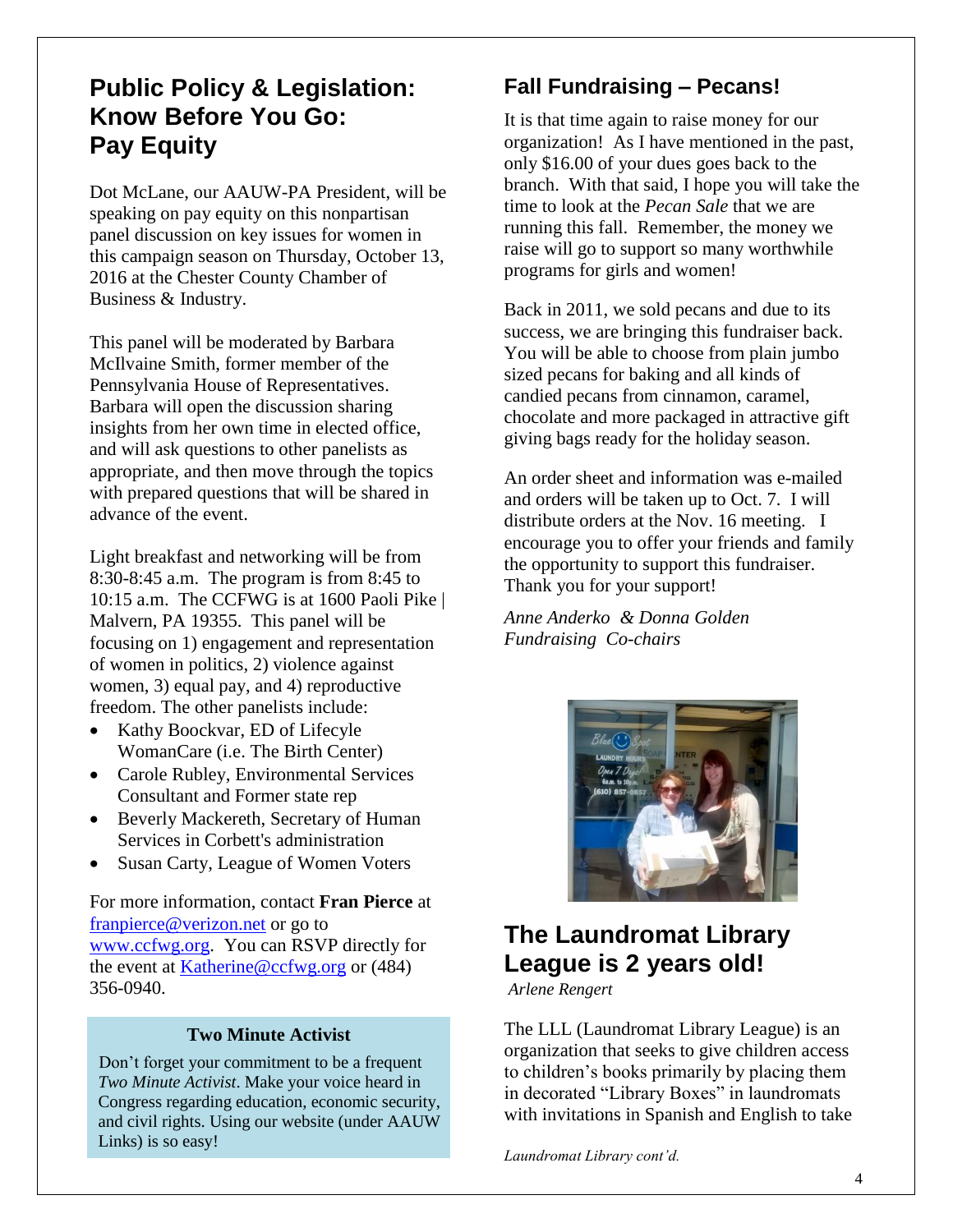a book, read it with a child, take it home, and return if and when convenient.

In September 2014 there was but one placement in one laundromat, with donations and developmental interest coming from 5 participant organizations. AAUW joined as a participant organization later that fall practically a founder!



The LLL has now grown to have 12 participant organizations and many unaffiliated individuals, and has placed Library boxes in over 40 laundromats. Most are what we call "fully participating," which means we make twice monthly deliveries to refresh the box with new inventory. Seven others have less regular deliveries, usually because they are farther away (e.g., Northeast Philadelphia, Ewing NJ, Newton PA). We also have given "starter boxes" to some more distant laundromats (e.g., Jersey City) and coached the owner or other interested party in how to find local sources of donated books. On any given day, this means that some 2000 books are "out there" and available to children who are likely to live in homes without them.

Where do the books come from? We are fortunate in having many sources of donated used books—schools, libraries, various organizations that have used book sales … over the two years we have received some 16,000 books! We also have used donated money to purchase books in Spanish, which are less likely to be part of the donations. And we have been recipient of Board Book drives by several organizations since Board Books (cardboard books for toddlers) also are less likely to be donated. (And, yes, we can use more funds for books in Spanish and board

books!! If you are interested in donating be in touch with Terry Houle, AAUW's contact to the LLL [\(thehoules2004@yahoo.com\)](mailto:thehoules2004@yahoo.com), or with Arlene Rengert (arengert@gmail.com; [610-](tel:610-696-2282) [696-2282\)](tel:610-696-2282).

The LLL uses laundromats as regular distribution sites. But when there is a known population of children likely to lack books we have been generous: to the 130 campers at Camp Dreamcatcher, a local summer residential camp for children aged 6-16 affected by HIV/AIDS; to two agencies that nurture homeless families to independence, one in Bucks County and the other in southern Chester County; to AH HAH, an organization in Coatesville that ambitiously places "POP UP" Libraries of children's books in a variety of sites that include groceries, police stations, and parks; and to the West Chester Area Refugee Resettlement Project so that each of the 5 Congolese children that arrived here last summer could have age-appropriate books awaiting them in their new home.



Several AAUW members participate by delivering to one or more laundromats. Others assist by locating new laundromats and getting in touch with the owner to obtain permission for the placement of a Library Box there. This latter is the biggest need: is there a laundromat near you, or near the residence of a family member or friend, that you can help us reach out to? If so, PLEASE BE IN TOUCH!

Interested? Terry Houle, AAUW's contact to the LLL [\(thehoules2004@yahoo.com\)](mailto:thehoules2004@yahoo.com), or Arlene Rengert (arengert@gmail.com; [610-](tel:610-696-2282) [696-2282\)](tel:610-696-2282).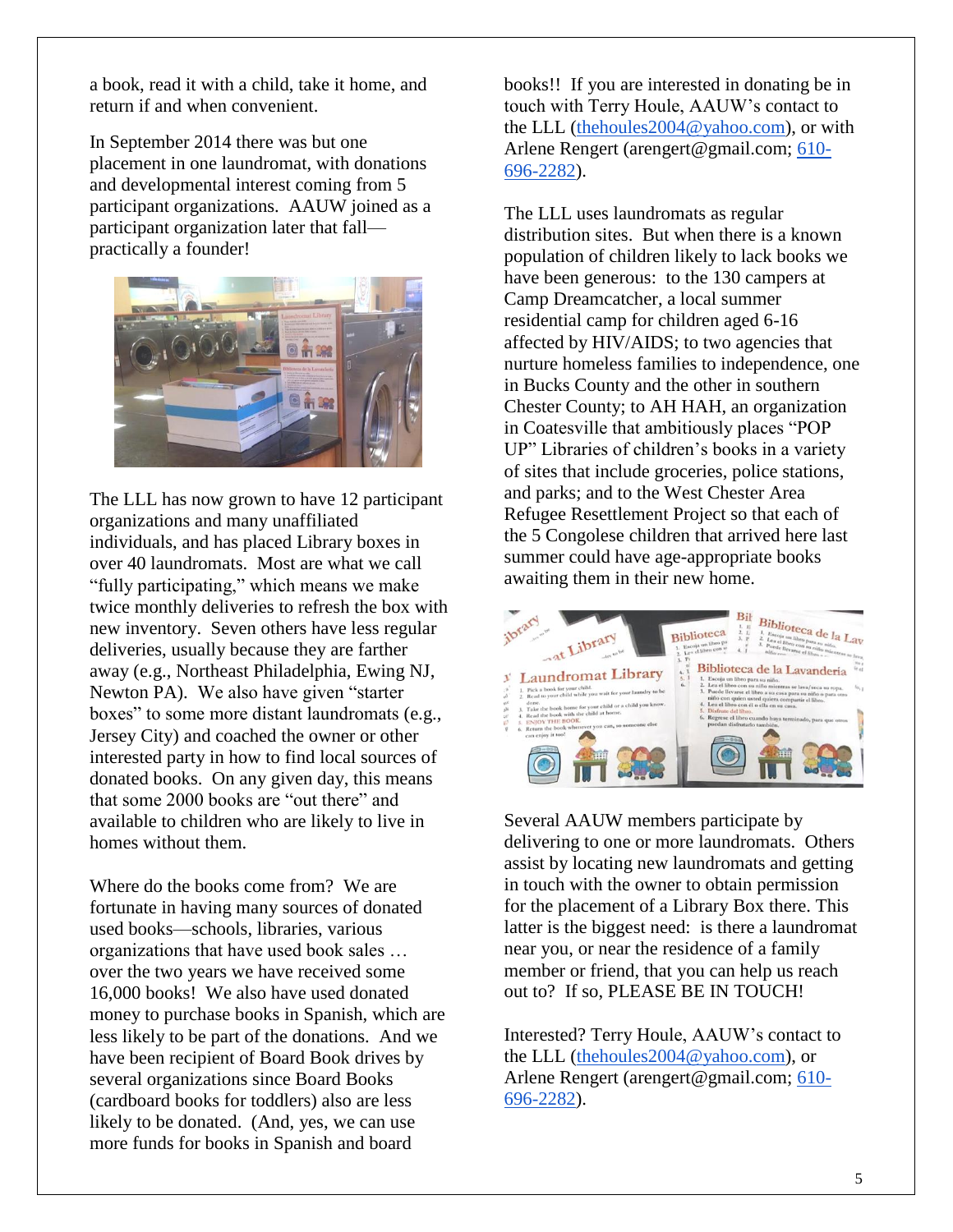## **West Area Refugee Settlement Project**

*Arlene Rengert*

This is an amazing grass-roots achievement that AAUW members will want to know about. The Project is a coalition of 14 (mainly) faith communities that within the past year have raised funds, researched, planned, and set up a structure to sponsor the placement of a refugee family in this area and to do what was necessary to ensure its transition to a successful American life.

They learned that the term 'refugee' in the American context refers only to people that have been in official U.N. refugee camps for a lengthy period, who have been vetted extensively, and who would be brought to the U.S. by one of several U.S. approved international agencies. They learned that once approved they would be "assigned" a family which they could accept or reject.

By early 2016 the coalition was working with one of those U.S.-approved international agencies, Church World Services, based in Lancaster. They had collected over \$15,000 toward staking the economic needs of the project, and had active subcommittees working on locating appropriate affordable housing, employment possibilities for adults that probably would lack both English and schooling, collecting household items anticipated to be needed, and learning what they could of educational and medical bureaucracies that they would be helping the family to navigate. Then in mid-summer they learned of "their family"—about 3 weeks before they arrived! It is a family of 7: two parents and 5 children ranging in age from 9 to 20. They fled violence in one of the central African countries in 1998, and most recently have been in a refugee camp in Tanzania. Some have some schooling. They speak Swahili and (in one case) French.

As of September 1, 2016, all children were attending school and the father had a full time job! Thanks to the "village" some 50 people have been tutoring, driving to and from needed appointments, teaching the ways of American shopping and dress, and otherwise enabling the beginning of a successful transition.

Challenges continue. The government refugee subsidy lasts but 6 months. The father's job is but minimum wage, and he must walk to work. The mother continues to seek work, but even when there are two wages coming in the family budget will be very fragile. And, the children are coping with learning biology and algebra without yet speaking the language of the teacher and the textbook.

People that have participated feel blessed to have the opportunity to be a small part of this amazing project. There is room for more- might you consider joining them? More people are needed to be "homework helpers," and to participate in transportation provision.

Can you offer a few hours a week? If so, contact AAUW member Arlene Rengert at [arengert@gmail.com](mailto:arengert@gmail.com) or [610-696-2282](tel:610-696-2282) to discuss specifics.

*(To protect family privacy and safety, there is to be no print mention of family names or dwelling location, but most needs are in the greater West Chester area.)*

*Interested in submitting an article or have information to share?*

#### *We need your News!*

The co-editors of *AAUWsome News*, are delighted to bring you this issue of the newsletter, but … *We continue to need input from members!!* Please send *articles* as Word documents. Forward your news articles to the *gmail account:* [aauwsumnews@gmail.com,](mailto:aauwsum@gmail.com) indicating the topic and month in the subject box and cc the President. This is a shared account, so the co-editors can access your email and keep their work or personal mailboxes from getting filled. It also makes collaborating easier.

Remember that articles for a given month of the newsletter are due on the 10th of the preceding month*.* Please provide all necessary information with your submission.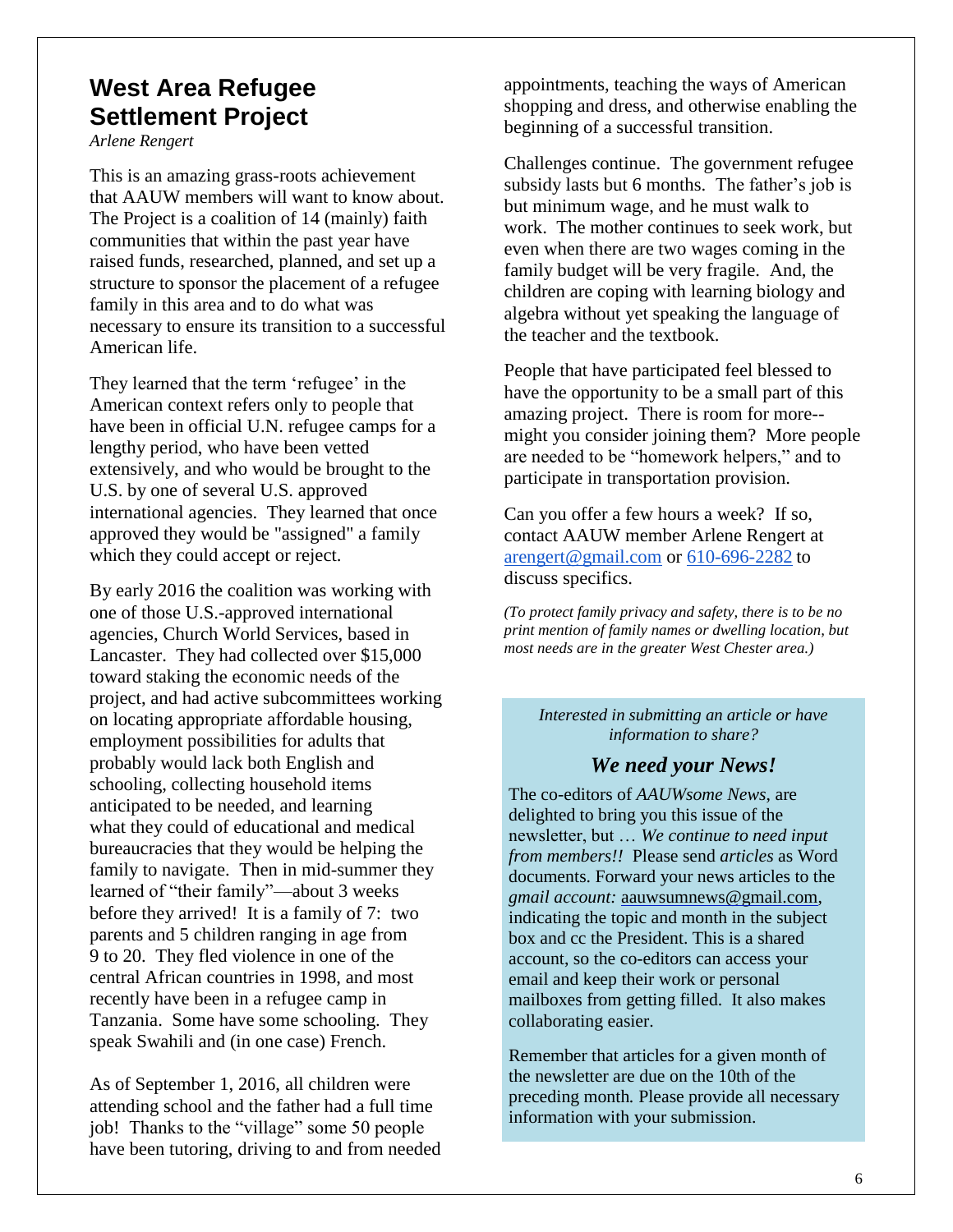# The House

**Phoenixville Women's Outreach** 

**Housing and Support for Women** 

## **Phoenixville Women's Outreach: The House**

Cheryl Messure reported at the September AAUW meeting about progress being made by *The House* in its mission to provide transitional housing for homeless, low-income, single women.

**Here's a reminder about how our branch can help.** The House appreciates donations as listed below:

- Gift cards to Giant Food, Redner's, Staples, Target or K-Mart
- Laundry detergent, Dawn dish detergent, dryer sheets
- Tissues, toilet paper, paper towels
- Hair Spray, hair products (including those designed for black hair), lotions
- Hair brushes and combs
- Folger's coffee, flash drives for computers, printer ink (Brother LC101 black, LC103 color)
- Tall kitchen plastic bags, one-gallon Ziploc bags, Clorox or Lysol wipes
- Stamps, flashlights, light bulbs (40, 60, 3-way)

When you see a 2-for-1 sale on any of these items, think of The House and bring the items to the next meeting.

The House sold \$5 Boscov's shopping passes for October 18 at the September meeting. The pass entitles you to up to 25% off your purchase. AAUW member Mary Smith is our contact member.

#### *AAUW Mission Statement*

*AAUW advances equity for women and girls through advocacy, education, philanthropy, and research.*

*Norma George* Newsletter Co-Editor 610-872-7567 [ngeorge@cheyney.edu](mailto:ngeorge@cheyney.ecu)

*Nancy Rumfield* Newsletter Co-Editor<br>610-399-0388 **numfield@gmail.com** 610-399-0388 [nrumfield@gmail.com](mailto:nrumfield@gmail.com)

*Toni Gorkin*<br>
610-363-7627 **Mars** *Leonkin@comcast.net* [tgorkin@comcast.net](mailto:tgorkin@comcast.net)

*Newsletter email* [aauwsumnews@gmail.com](mailto:aauwsumnews@gmail.com)

*Barbara Lathroum* Branch President [610-321-9783](mailto:610-321-9783) [blathroum@gmail.com](mailto:blathroum@gmail.com)

*Mimi Jones* Program Vice-President 610-269-9162 Danandmimi1@verizon.net

*Peggy Staarman* Membership Vice-President 610-269-4866 [peggstaar@verizon.net](mailto:4dores@comcast.net)

*Eva Kaufmann* Secretary [610-793-3809](mailto:610-793-3809) [ekaufmann1@gmail.com](mailto:ekaufmann1@gmail.com)

*Anne Anderko* Financial Officer [484-885-4943](mailto:484-885-4943) [ananderko@msn.com](mailto:ananderko@msn.com)

Branch Website [wccc-pa.aauw.net](http://wccc-pa.aauw.net/)

## **Membership News**

*Peggy Staarman (Vice President for Membership)*

The branch presently has 75 members. At the *Branch Retreat* held at Grove Methodist Church on Wednesday, September 7, membership growth, retention, and participation were the focus. Among other ideas, plans were made to prepare a three-fold flier for members to use in introducing AAUW to interested people. Also please contact Peggy Staarman [\(peggstaar@verizon.net\)](mailto:peggstaar@verizon.net) with your ideas. Thank you so much!

## **2016-2017 Handbook**

The 2016-2017 AAUW West Chester-Chester County Handbook is being distributed. It was handed out at the September meeting. Contact Peggy Staarman for your copy or plan to pick it up at the October meeting.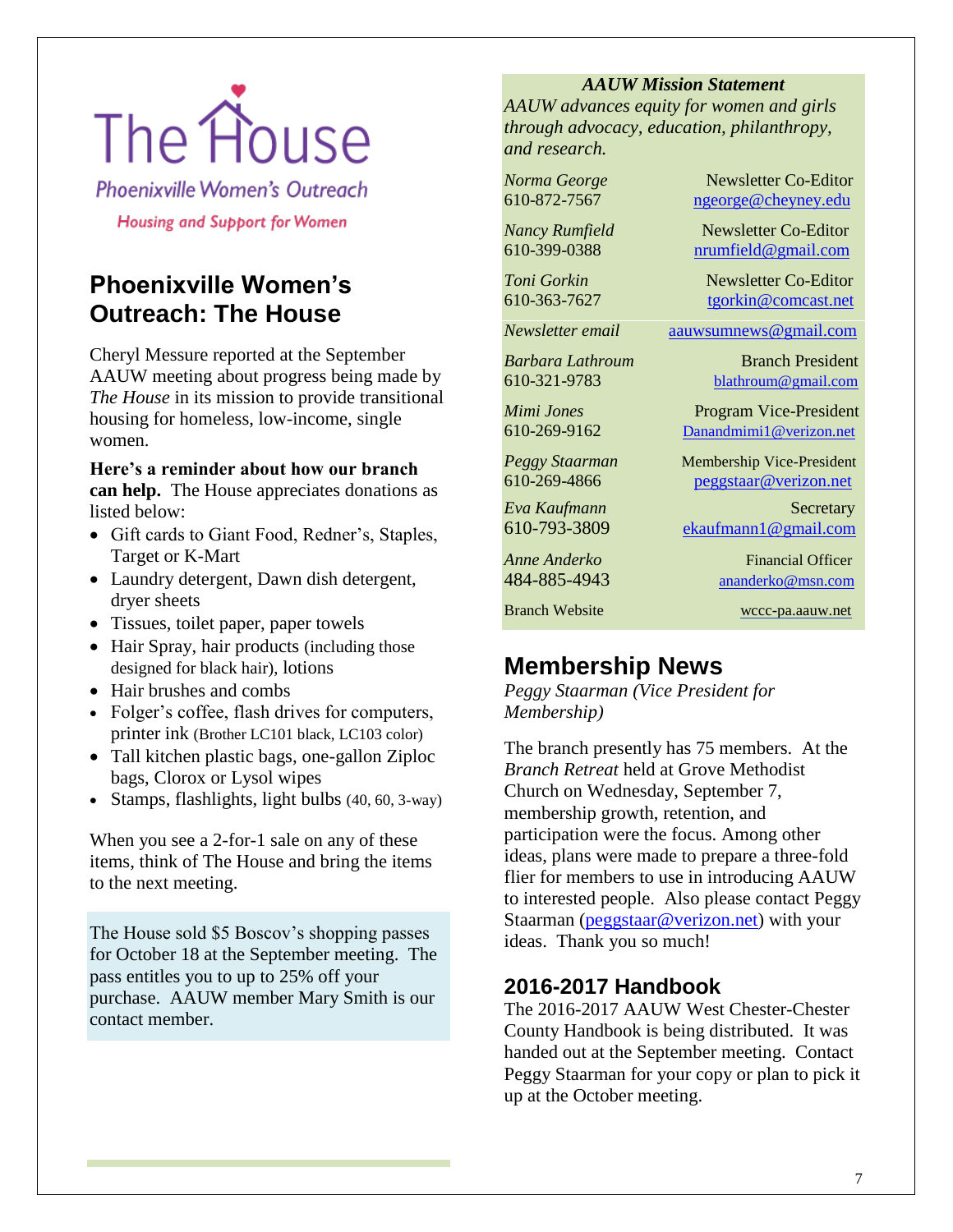## *Membership Outreach*

Your Records with the National Association can be accessed by contacting: --Helpline Phone (800) 326-2289 or --Internet and email: The website for national AAUW is http://www.aauw.org/. You'll need your membership number, which can be found on the address label of the Association publication (Outlook).

## **Guidelines for** *AAUW some*

1. Deadline for articles is the  $10<sup>th</sup>$  of the month prior to publication – e.g., October 10, December 10, January 10, etc.

2. Board will develop outline/plan for newsletter.

3. Copies of each newsletter article must be sent to the President and the President Elect.

4. Articles should be less then 340 words (1 column in 12 pt.) and sent as .doc (Word) files whenever possible.

5. Program information should be available for publication in the month prior to the event.

6. SIG information should be specific (when, where, leader, contact info., program or book).

7. Photos should be sent in .jpg format and should be the best quality possible. Leave cropping to the editors when possible. Be sure to provide names of the people and description of the happening in the photo.

8. Editors must keep newsletter to 10 pages or less (5 printed front and back).

9. Editors must consult with President or designee if newsletter is too long.

10. Editors and President will determine number of copies to be printed.

11. Board will review and decide list of Friends who receive printed copies.

12. The newsletter should go to the printer by the 25th of the month. Copies should include the Circulation Manager, Person who distributes the e-mail version, and, if requested, other named designees.

## *Member Special Notes*

As mentioned in Barbara Lathroum's President's Message, *the newsletter editors would like to include news about our AAUW chapter members in this newsletter.* Many of our members are involved in other projects that also support women's issues, support our community, or express their passion and creativity. This is an opportunity to tell us what you are doing, and where appropriate, to share involvement.

Please see the instructions above for sending your articles and information to the newsletter's gmail account - aauwsumnews@gmail.com.

*Toni Gorkin*

## **Arlene Rengert**

Arlen Rengert is a new member and in August, after seeing our newsletter she volunteered to write an article on the Library Laundromat League, which is featured on pages 4 -5. Additionally she also mentioned the West Area Refugee Settlement Project, which follows the LLL article. Does this enthusiasm show that she was a high school and college newspaper editor? A special *Thank You* to Arlene for sharing her journalism skills and informing the Branch of other important activities in our area.

### **Toni Gorkin**

Toni Gorkin received a Merit Award for her handmade paper piece, "Koi Pond," exhibited at the Biennial Exhibition of the National League of American Pen Women. The exhibit of about 50 pieces of art was held at the Womens National Democratic Club in Washington, D.C. in May, as part of the NLAPW biennial meeting. Toni also had an etching accepted into the exhibition.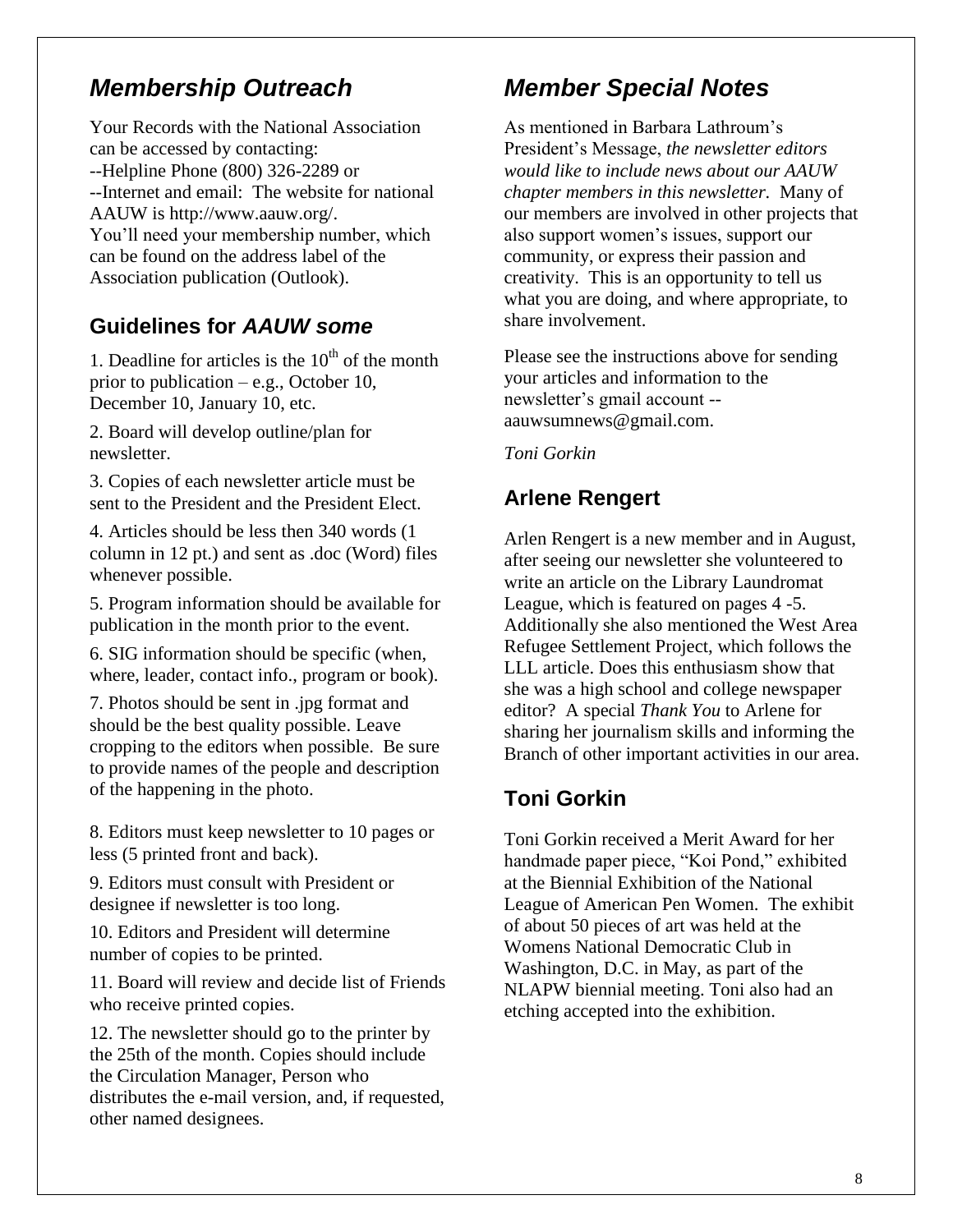## *Board Meetings*

The next Board Meeting will be held on Wednesday, September 5th at 6:30-8:30 pm at the Grove United Methodist Church, room 204, following the Afternoon Retreat from 3:30 to 5:30 pm. (See article.)

All Board Meetings are open to the membership. Board Meetings are held on the first Wednesday of each month, 7-9 pm. Except for September and January, the Board will meet at West Chester University, **Sykes Room 257**. The board will meet at Grove United Methodist Church in January.

## **Special Interest Groups**

#### **Couples Bridge**

A chair is needed. Please contact Sue Johnston, [sjwj77@verizon.net](mailto:sjwj77@verizon.net) if interested.

#### **Women's Social Bridge**

The Social Duplicate Bridge Group contributed \$131.00 toward the Alice Lawson Scholarship Fund. Our Branch provides an annual \$1500 local scholarship to a non-traditional student. The Social Duplicate Group is composed of both AAUW and non-AAUW members who meet once a month. Our funds came from play between March and July. *Kay Philipps*

Women's Social Bridge meets at 1:00 p.m. on the third or fourth Friday of the month. Upcoming dates are October 21 and November 18. Please email Sandy Alexander at [frau.salexander@gmail.com](mailto:frau.salexander@gmail.com) if you'd like to be on the email mailing list. All are welcome!

#### *Book Groups:*

*AAUW branches are known for their book groups, and membership in a group often encourages continuing membership. The West Chester-Chester County Branch currently has two book discussion groups meeting in the day and in the evening at different times of the month.* 

#### **LIT I: Daytime Literature Group –**

*Fiction & Nonfiction Book Group- Kay Phillips*[khp65hp@verizon.net](mailto:khp65hp@verizon.net)

Lit One meets the third Monday of the month during the day at member's houses. We read both fiction and non-fiction.

Our daytime group will meet on Monday October 17, 2016 at Carla Grot's house at 1:00 p.m. for goodies and socialization and1:30 p.m. for our discussion of "The Door. Trans by Len Rix" by Magda Szabo. Discussion will be led by Carla. Please let Carla know if you will be attending. Her phone is [610-388-6201](tel:610-388-6201) and email is [carla.grot@gmail.com](mailto:carla.grot@gmail.com) . Questions? Contact Kay Philipps at [610-399-](tel:610-399-0697) [0697](tel:610-399-0697) o[rkhphilipps@verizon.net](mailto:khphilipps@verizon.net)

Seven Members of our Lit Group will be attending Lisa Scottoline's Book Club Party on Sunday October 2, 2016. We are discussing her book "Most Wanted" at our September meeting. Eva Kaufmann will have led our discussion.

You can find the entire schedule for LIT I for the year on our webpage. [http://wccc-pa.aauw.net/files/2016/07/LIT\\_ONE\\_AAUW-](http://wccc-pa.aauw.net/files/2016/07/LIT_ONE_AAUW-2016-2017.pdf)[2016-2017.pdf](http://wccc-pa.aauw.net/files/2016/07/LIT_ONE_AAUW-2016-2017.pdf)

#### **LIT II: Evening Literature Group –**

*Literature II - Fiction & Nonfiction Book Group - Jean Speiser -* [JeanSpeiser@gmail.com](mailto:JeanSpeiser@gmail.com)

Lit Group II meets on the third Wednesday of the month at 7:00 p.m. for conversation and nibbles, with the discussion starting at 7:30. We usually read fiction but also occasional non-fiction.

We always welcome new members so please join us to see if we're a good fit for you. There's no commitment. Jean Speiser sends out reminders about a week in advance, so let her know if you are interested in getting those reminders. You can reach her at JeanSpeiser@Gmail.com.

In October we'll be reading *The Millionaire and the Bard* about Henry Folger and his relentless pursuit of the Shakespeare First Folio.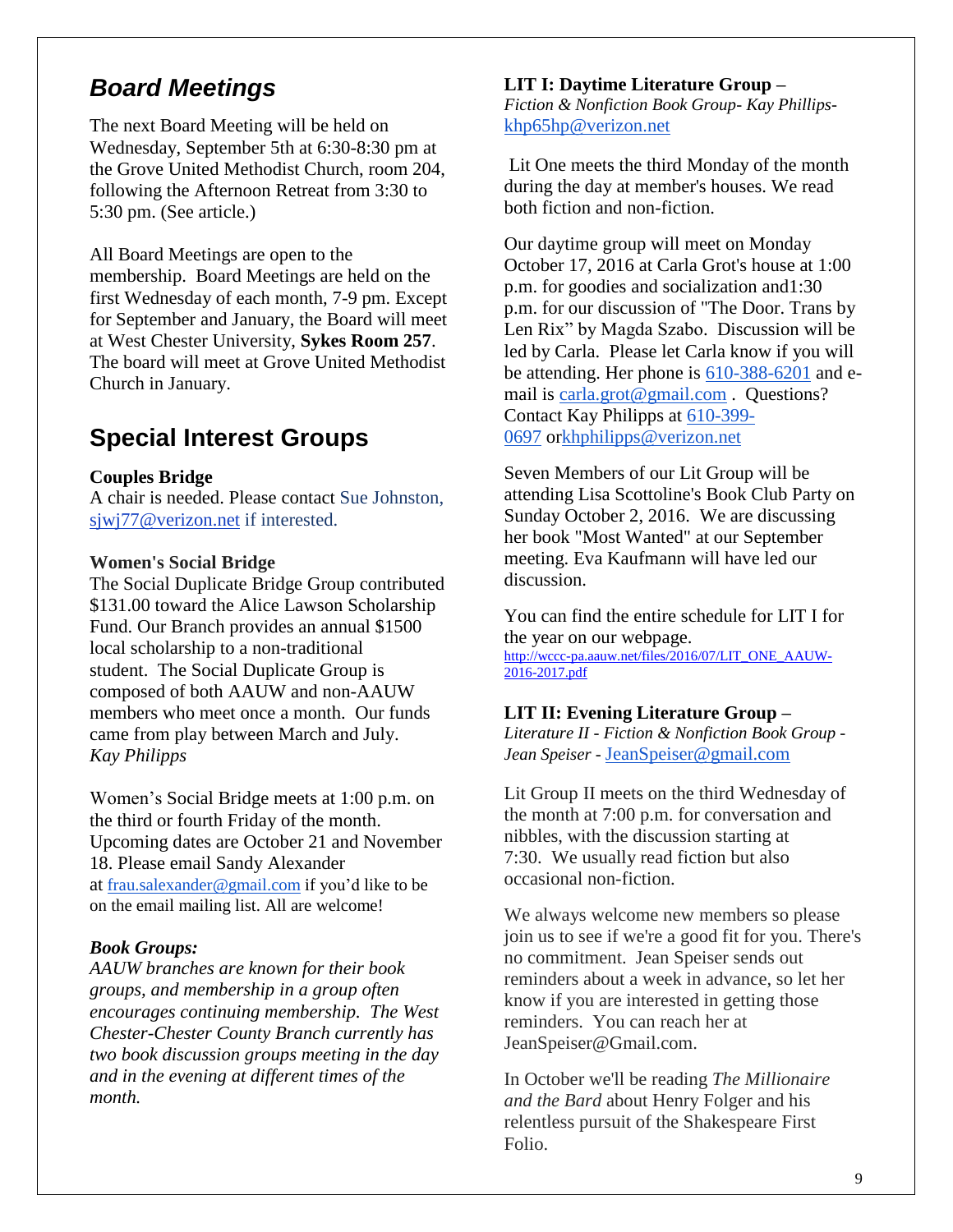*Note:* the November 2016 meeting will be held on the **9 th of November** not the third Wednesday. We will *Black Noir*, edited by Otto Penzler, a collection of mysteries by black writers.

#### **FIG (Food Interest Group)**

This group dines around either at members' homes or at restaurants. The group meets on weekends, usually on Saturday evening or Sunday for brunch. Couples (unless otherwise specified) and singles, as well as new members, are welcome.

There are currently no events on the FIG calendar. Please contact Donna Eaves at 610- 692-5277 or [deaves@live.com](mailto:deaves@live.com) if you are willing to host or co-host an event at your home or at a restaurant. If you are not currently a member of FIG and wish to be placed on the email invitation list, please contact Donna.

#### **Great Decisions**

For information contact Jacky Page at 610-359- 9887 or [jacquelinepage9@gmail.com](mailto:jacquelinepage9@gmail.com)

#### **TIG (Travel Interest Group)**

*Sue Johnston*

The Travel Interest Group is composed of members and their guests who like to go to interesting places and often enjoy a meal together before or after. We usually do something 7 or 8 times a year. In September we went on a Mural Arts Tour in Philadelphia.

October's event is a Curtis Institute Symphony Orchestra performance on Sunday, October 9 at 3:00 p.m. The group rate is \$10 for Orchestra seats. We will schedule brunch before for those who are interested. Contact me if you are interested, Sue Johnston at 610-363-8535; [sjwj77@verizon.net](mailto:sjwj77@verizon.net)

Also, please contact me if you want to be on the list for future events. Being on the list does not obligate you to attend any trips. Since I will be moving from the area in October or November we need someone to coordinate this group. Anyone is welcome to coordinate an event or trip they are interested in. Examples

are historic house tours, museums, interesting collections (e.g., we enjoyed a collection of women's costumes in  $19<sup>th</sup>$  century Chester County at the Chester County Historical Museum).

#### **Craft Group:**

Work on your own project or join us as we create items for the children at the *Domestic Violence Center.* Members could also knit or crochet hats or blankets for the children at the shelter. Please contact Jean Speiser at [JeanSpeiser@Gmail.com](mailto:JeanSpeiser@Gmail.com) or 610-738-3363 for additional information.

#### **Needlework Group:**

In the past there was some interest in a knitting group, but it never materialized. This proposed group would include all forms of needlework – *knitting, crochet, embroidery, applique, quilting, needlepoint* and any other needlework members would like to share. Meetings could be work sessions or members could share their work and techniques with others.

Note: several members will meet at the home studio of Toni Gorkin on the evening of September 29 to try out hand papermaking.

If you are interested in any forms of needlework or have some ideas on starting this group, please contact Norma George [ngeorgester@gmail.com](mailto:ngeorgester@gmail.com) or Toni Gorkin [tgorkin@comcast.net.](mailto:tgorkin@comcast.net)

#### **Did you know?**

 Because our members are so important to us, we want to keep in touch. Do you know of a member who needs to receive a get well note or card of support?

Please contact our Secretary –

Eva Kaufmann, [ekaufmann1@gmail.com,](mailto:ekaufmann1@gmail.com) with the information.